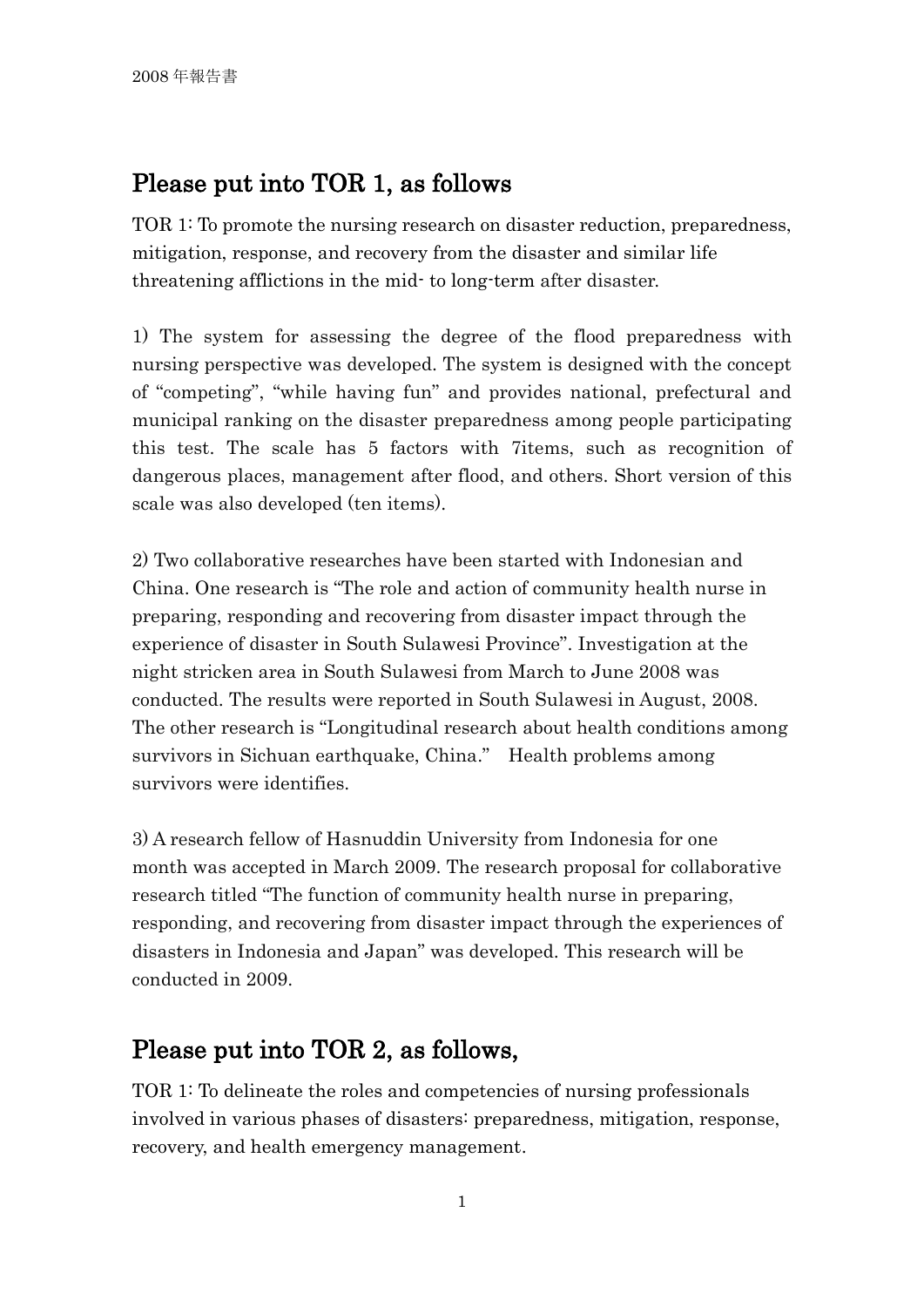1) ICN framework of disaster nursing competencies was developed in relation with WHO. In the development process, our research results based on COE program were utilized into disaster nursing competencies [\(http://www.coe-cnas.jp/english/index.html\)](http://www.coe-cnas.jp/english/index.html).

2) Dissemination of roles and competencies was done through two training programs. One training program titled " how to teach disaster nursing" was provided for Japanese nurses in relation with Japan Society of Disaster Nursing, Hyogo Nurses Association, and University of Hyogo Research Center. The other program was one month training program in order to train disaster nursing coordinators. The program was provided in relation to WHO Kobe centre and JICA.

# Please put into TOR 3, as follows

TOR 3: To develop an effective national, regional and global network system for nursing and other health professionals involved in the health emergency management.

1) As the member of APEDNN, we contributed to develop global network in health emergency management through participating to the network.

2) The World Society of Disaster Nursing was founded on January 22, 2008, Kobe, Japan. Dr. Yamamoto, Director of our research centre, is now elected chairperson of WSDN. Information sharing among member organizations has been doing by web site.

3) The first International Research Conference of WSDN will be held at Kobe on 9th and 10th of January, Kobe, Japan, 2010. Network meeting will be planned at the conference.

4) Since Shandon University in China is chasing the status as WHO collaborating centre, we provided support for them through attending APEDNN meeting in 2008.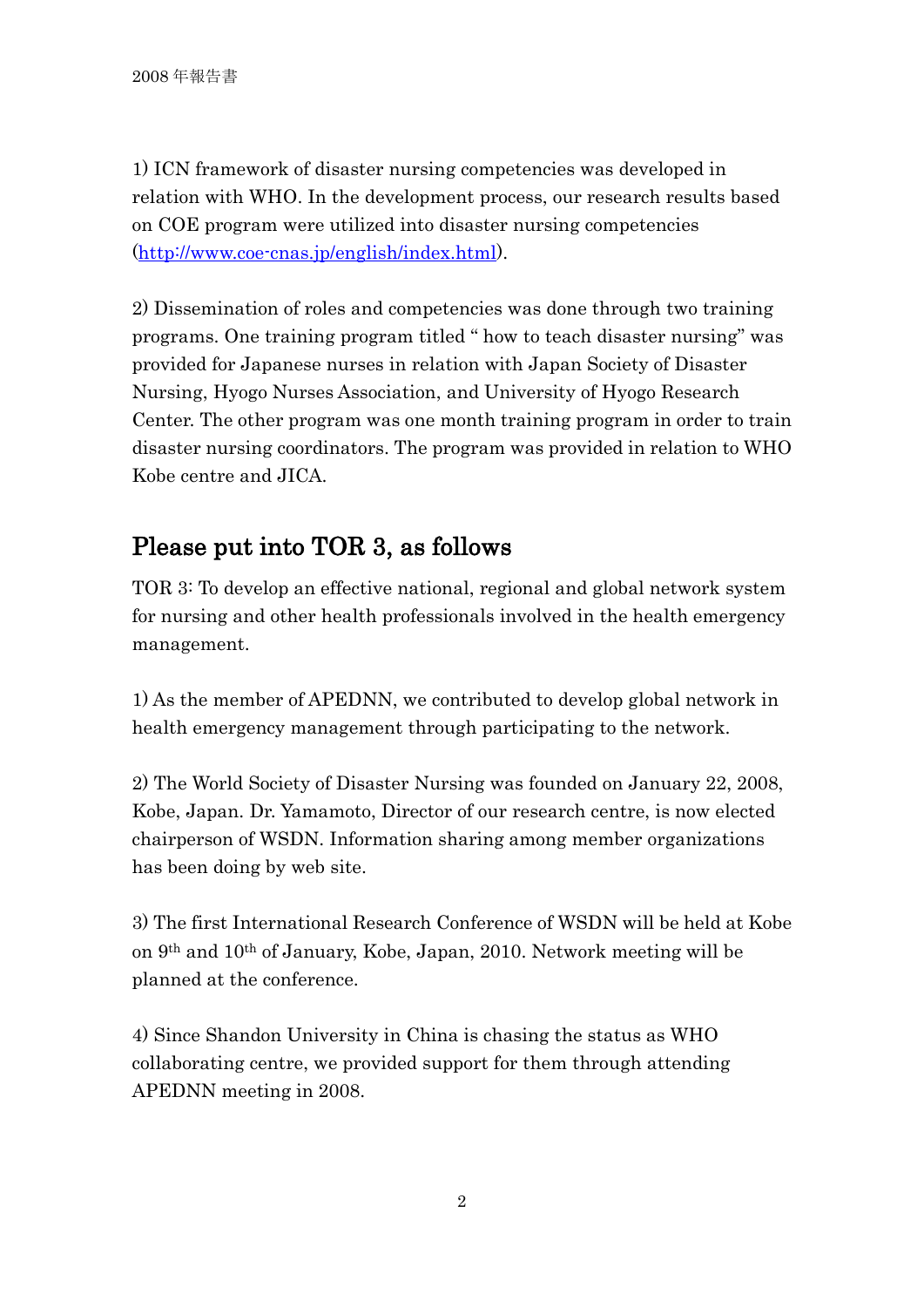## Please put into TOR 4, as follows,

TOR 4: To implement training needs assessments, develop and implement training programs for the public and professionals involved in disasters and emergency management situation and their prevention.

1) After Sichuan earthquake in China, training program for nurses focused on emergency period was developed and provided by Asia Pacific Disaster Nursing Network (APEDNN) including our research centre.

2) One month training program for disaster nursing coordinators was developed in relation with WHO Kobe centre and JICA, and provided in September, 2008. Four participants coming from China and Samoa attended the program. The training program was revised for the next year, 2009.

3) Disaster reduction training program for junior high school students in Japan is continuing providing this year. The program with 10 hours consisted of lecture, simulation for living shelter, and practice making hazard map in community. Three groups such as junior high school students at Akashi City, University students, and local residents cooperated for the program. As the results, the information related to disaster preparedness has been sharing to their parents, grandparents, or aged peoples within families or communities.

### Please put into TOR 5, as follows,

TOR 5: To influence the governmental agencies and non-governmental organization to promote nursing leadership in the development of nursing on disasters and health emergency management.

1) Our faculty worked as a committee member of disaster nursing network at ICN and APEDNN. Core competency for disaster nursing was developed by the effort of the committee. ICN disaster nursing competencies developing with WHO will be published in 2009.